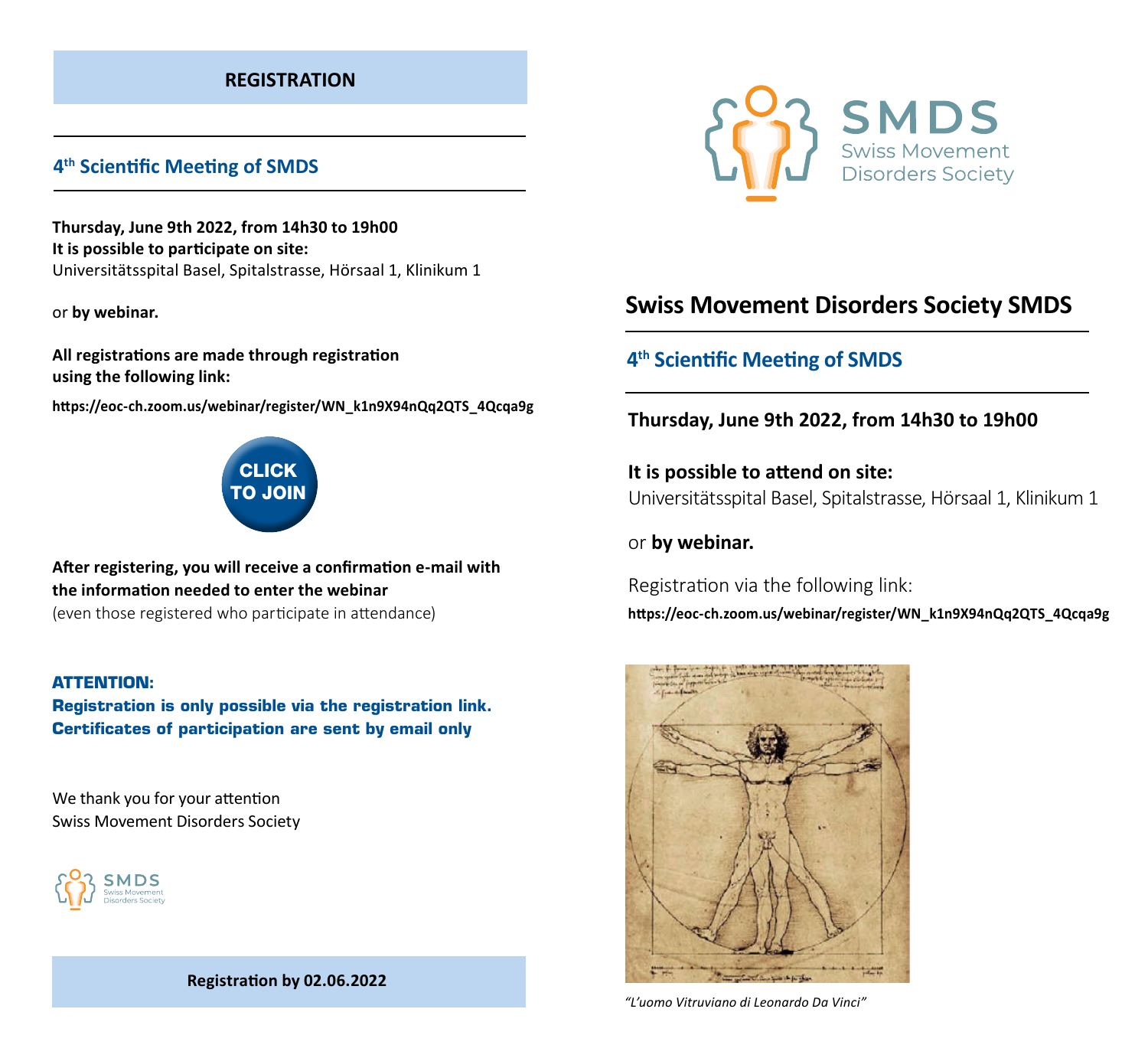#### Dear Colleagues,

We are pleased to invite you to the Scientific Meeting of the "Swiss Movement Disorders Society". Our society was founded in 2017 as a forum for discussion in the growing field of movement disorders.

The main goal of our multi-professional, multidisciplinary organisation is to promote communication, information, education and scientific exchange across all persons involved in the care of patients with movement disorders in Switzerland. Thereby we wish to complete and extend the already existing initiatives and societies.

This meeting is dedicated to the communication of ongoing research efforts in movement disorders in Switzerland. We hope to foster discussion and stimulate further collaborations. This year, our annual meeting will take place as a hybrid event on site in Basel and also virtually.

We are looking forward to welcoming you personally (preferentially) or electronically.

PD Dr. Michael Schüpbach PD Dr. med. David Benninger *President SMDS Scientific meeting organizer*

### **Organizer**

Chair Scienfic Meeting: David Benninger and Michael Schüpbach Webinar: Florian Hatz

#### **Swiss Movement Disorders Society**

President: PD Dr. med. Michael Schüpbach, Bern Vice-President: PD Dr. med. Georg Kägi, St. Gallen Secretary: Prof. Dr. med. Carsten Möller, Zihlschlacht Cashier: PD Dr. med. Lennart Stieglitz, Zurich Web-Site: PD Dr. med. Florian Hatz, Basel Past-President: Prof. Dr. med. et phil. Alain Kaelin, Lugano Member-at-Large: PD Dr. med. David Benninger, Lausanne Member-at-Large: Prof. Dr. med. Stephan Bohlhalter, Luzern Member-at-Large: Deborah Brogle, St. Gallen Member-at-Large: Elisabeth Ostler, Egg Member-at-Large: PD Dr. phil. Tim Vanbellingen, Luzern

**Prof. Dr. med. Urs Fischer**, Professor of Neurology. Chairman Department of Neurology, University Hospital Basel

#### **Credits**

Swiss Neurological Society (SNG): 4 credits

# **Information**

SMDS (movementdisorders.ch)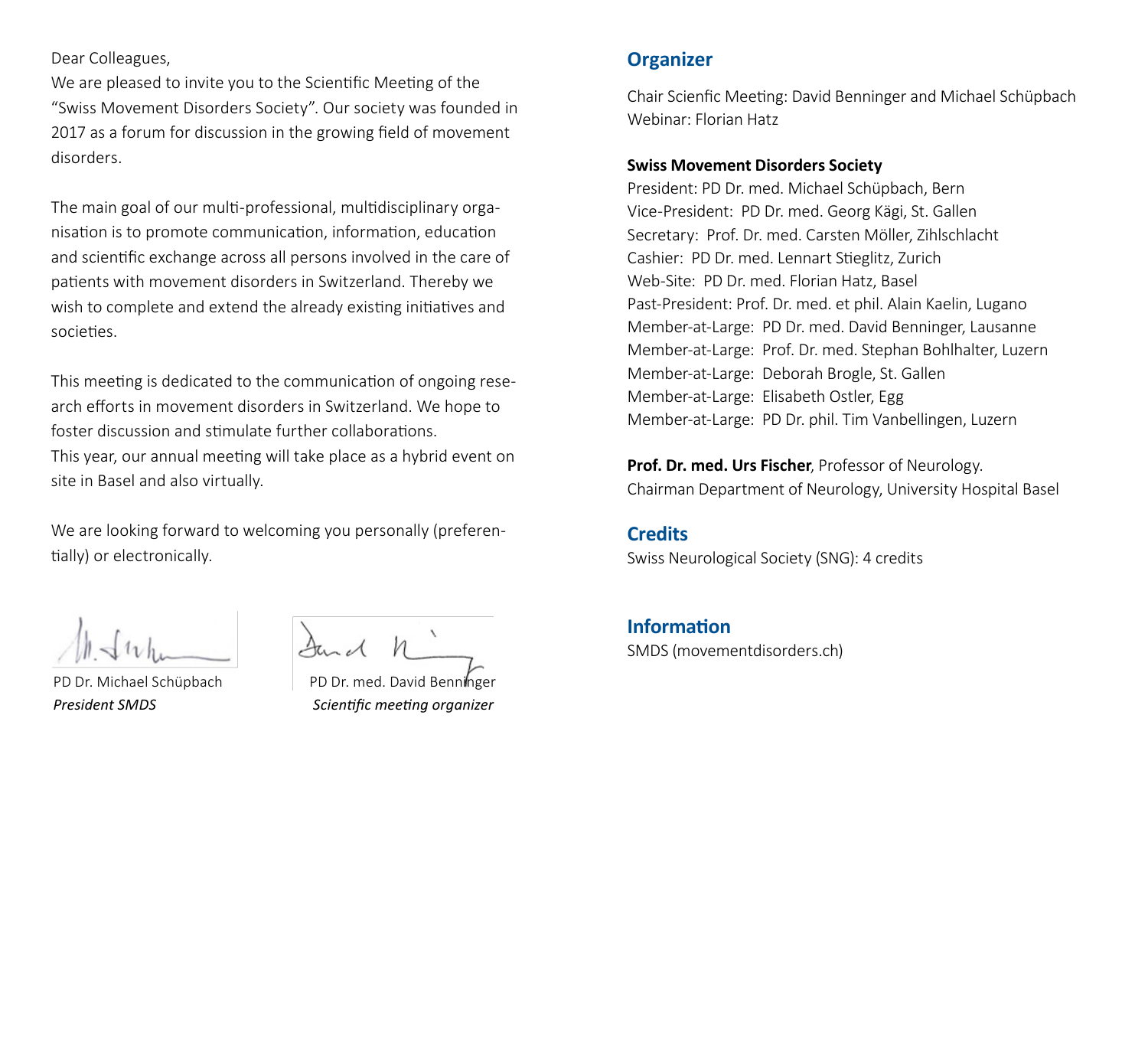## **Program**

| 14h30        | Welcome                                            | <b>Chair</b> | Michael Schüpbach                                  |
|--------------|----------------------------------------------------|--------------|----------------------------------------------------|
|              | Urs Fischer, Michael Schüpbach und David Benninger |              |                                                    |
|              |                                                    | 16h45        | Mobility in atypical parkinsonism: a multi-center, |
| <b>Chair</b> | David Benninger                                    |              | randomized trial of gait rehabilitation            |
|              |                                                    |              | David Benninger                                    |
| 14h45        | Sensor-based training in PD                        |              |                                                    |
|              | Tim Vanbellingen                                   | 17h00        | Analyses of haplotypes in cognitive decline in     |
|              |                                                    |              | Parkinson's disease; 5-year follow-up              |
| 15h00        | Kompetenzentwicklung der Parkinson Nurse Schweiz   |              | Ilaria Cosentini                                   |
|              | Elke Steudter                                      |              |                                                    |
|              |                                                    | 17h30        | Safety evaluation of intravenous Talineuren in     |
| 15h15        | Tau protein quantification in skin biopsies        |              | patients with Parkinson's disease                  |
|              | differentiates tauopathies from                    |              | Michael Schüpbach                                  |
|              | alpha-synucleinopathies                            |              |                                                    |
|              | Giorgia Melli                                      | 17h45        | Toward clinical-neurophysiological interrogation   |
|              |                                                    |              | for adaptive Deep Brain Stimulation                |
| 15h30        | Retrospective study on a new fixation device for   |              | Gerd Tinkhauser                                    |
|              | <b>DBS electrodes in PD</b>                        |              |                                                    |
|              | Lennart Stieglitz                                  | 18h00        | Conditions for DBS effects on pain in Parkinson's  |
|              |                                                    |              | disease: a multicentric study proposal             |
| 15h45        | Desynchronisation of brain function around the     |              | Veit Mylius                                        |
|              | time of phenoconversion to motor manifest          |              |                                                    |
|              | <b>Huntington's disease</b>                        | 18h15        | Reduced alpha suppression and altered EEG          |
|              | Michael Orth                                       |              | complexity in Parkinson's disease - signatures of  |
|              |                                                    |              | cognitive impairment?                              |
| 16h00        | Improved gesturing in left-hemispheric stroke by   |              | Sebastian Keller                                   |
|              | right inferior parietal theta burst stimulation    |              |                                                    |
|              | David Gyurko                                       | 18h30        | <b>Discussion</b>                                  |
|              |                                                    |              | All                                                |
|              | 16h15-16h45 Coffee Break                           |              |                                                    |
|              |                                                    | 19h00        | <b>Conclusion</b> (followed by Apéro)              |